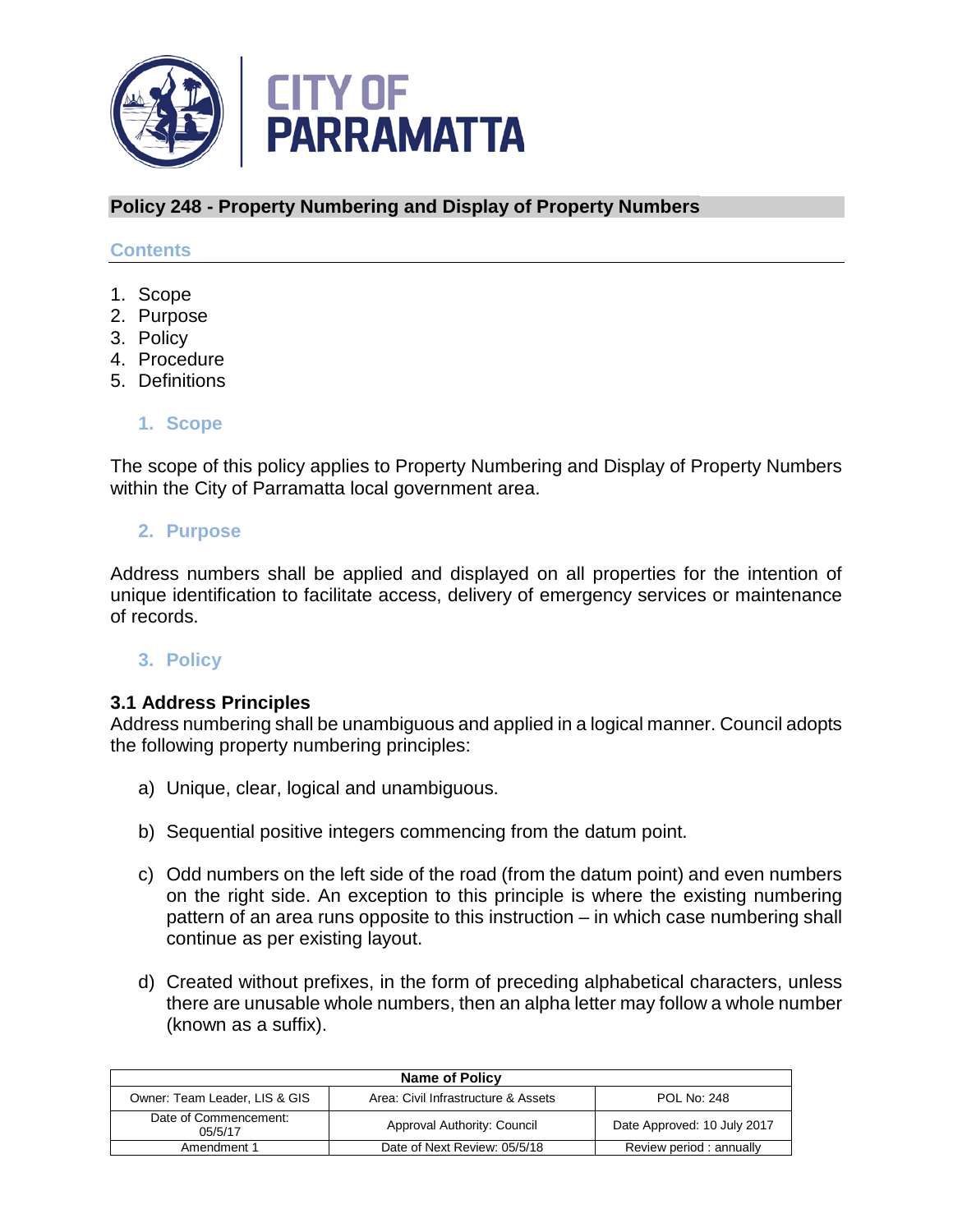

- e) Singular, i.e. no number ranging shall be used
- f) Distinct from Lot numbers i.e. Lot numbers shall not be used in place of an assigned rural or urban address number.
- g) Numbering shall adhere to these principles, regardless of individual preferences regarding number or naming types.
- h) Requests to change or proposal of property numbers based on superstitious, or religious grounds, be rejected.
- i) Council will only consider altering an address of a property if there are difficulties associated with its identification and location.

## **3.2 Property Numbers must be displayed.**

All owners and/or occupiers must display the number of their property according to the following guidelines:

- a) Residential Properties A property number must be displayed either on the façade of the property and / or the letterbox. Reflective numbers are optional and highly recommended.
- b) Business Factories, or Commercial Premises

A property number must be located on the façade of the building facing the road. If the building is not clearly visible from the road, then some other means must be used to ensure that the property number is easily visible from the road (e.g. placing the number on a fence etc).

c) Property numbers must remain legible and be repaired or replaced as required.

## **3.3 Authority for Numbering**

Under the provisions of the Local Government Act 1993, a council may order a person to 'identify premises with such numbers or other identification in such manner as is specified in the order'. Failure to comply with this order is an offence, as described under Section 628 of the Local Government Act 1993, for which the maximum penalty is 50 penalty units for an individual and 100 penalty units for a corporation.

| <b>Name of Policy</b>             |                                     |                             |  |  |  |
|-----------------------------------|-------------------------------------|-----------------------------|--|--|--|
| Owner: Team Leader, LIS & GIS     | Area: Civil Infrastructure & Assets | <b>POL No: 248</b>          |  |  |  |
| Date of Commencement:<br>0.5/5/17 | Approval Authority: Council         | Date Approved: 10 July 2017 |  |  |  |
| Amendment 1                       | Date of Next Review: 05/5/18        | Review period : annually    |  |  |  |

#### **4. Procedure**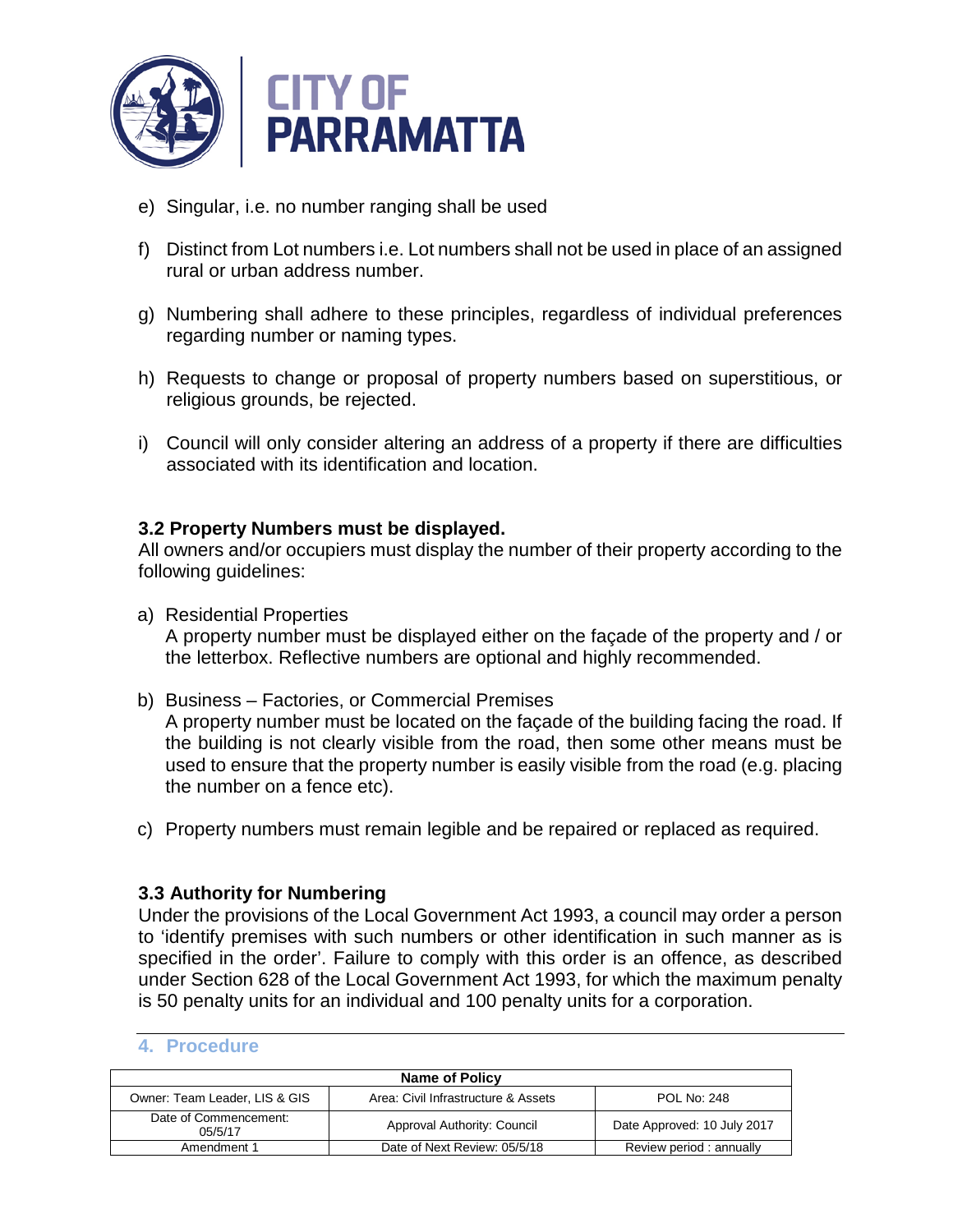

1. An application for property numbering must be lodged with Council for approval, property numbering must be lodged with Council for approval prior to the issue of an Occupation Certificate or Subdivision Certificate, whichever occurs first.

**Note:** Notification of all relevant authorities of the approved property numbers must be carried out by Council.

**Reason:** To ensure all properties have clearly identified property numbering, particularly for safety and emergency situations.

- 2. Council will refer all property numbering matters to the Land and Information Section (LIS) for appropriate action.
- 3. Propose property numbers are to be issued by LIS, allocating property numbers and street addresses of the development. The proposed numbers are retrospective, based on the information provided to Council at the time. Any changes to the development will require re-issuing of proposed numbers. The owner/developer has the responsibility to display allocated addresses by Council.
- 4. Council will notify utilities, emergency services and the Land and Property Information (LPI) and register the address for official use when a registered plan has been received.

# **5. Definitions**

| <b>Address</b>      | For the purposes of developing and maintain a comprehensive<br>NSW address Database an address is defined as a:<br>String of data which contains minimum components as<br>defined in AUM.<br>• A location referencing tool that described a geographic<br>point accessed via the road network of NSW (including<br>pathways and waterways) |
|---------------------|--------------------------------------------------------------------------------------------------------------------------------------------------------------------------------------------------------------------------------------------------------------------------------------------------------------------------------------------|
| <b>AUM</b>          | Refer to Addressing User Manual                                                                                                                                                                                                                                                                                                            |
| Datum Point         | The start of each road shall be defined in order to determine<br>address numbering for the road                                                                                                                                                                                                                                            |
| <b>Penalty Unit</b> | Refer to section 17 of the Crimes (sentencing Procedure) Act<br>(1999)                                                                                                                                                                                                                                                                     |

| <b>Name of Policy</b>             |                                     |                             |  |  |  |
|-----------------------------------|-------------------------------------|-----------------------------|--|--|--|
| Owner: Team Leader, LIS & GIS     | Area: Civil Infrastructure & Assets | <b>POL No: 248</b>          |  |  |  |
| Date of Commencement:<br>0.5/5/17 | Approval Authority: Council         | Date Approved: 10 July 2017 |  |  |  |
| Amendment 1                       | Date of Next Review: 05/5/18        | Review period: annually     |  |  |  |